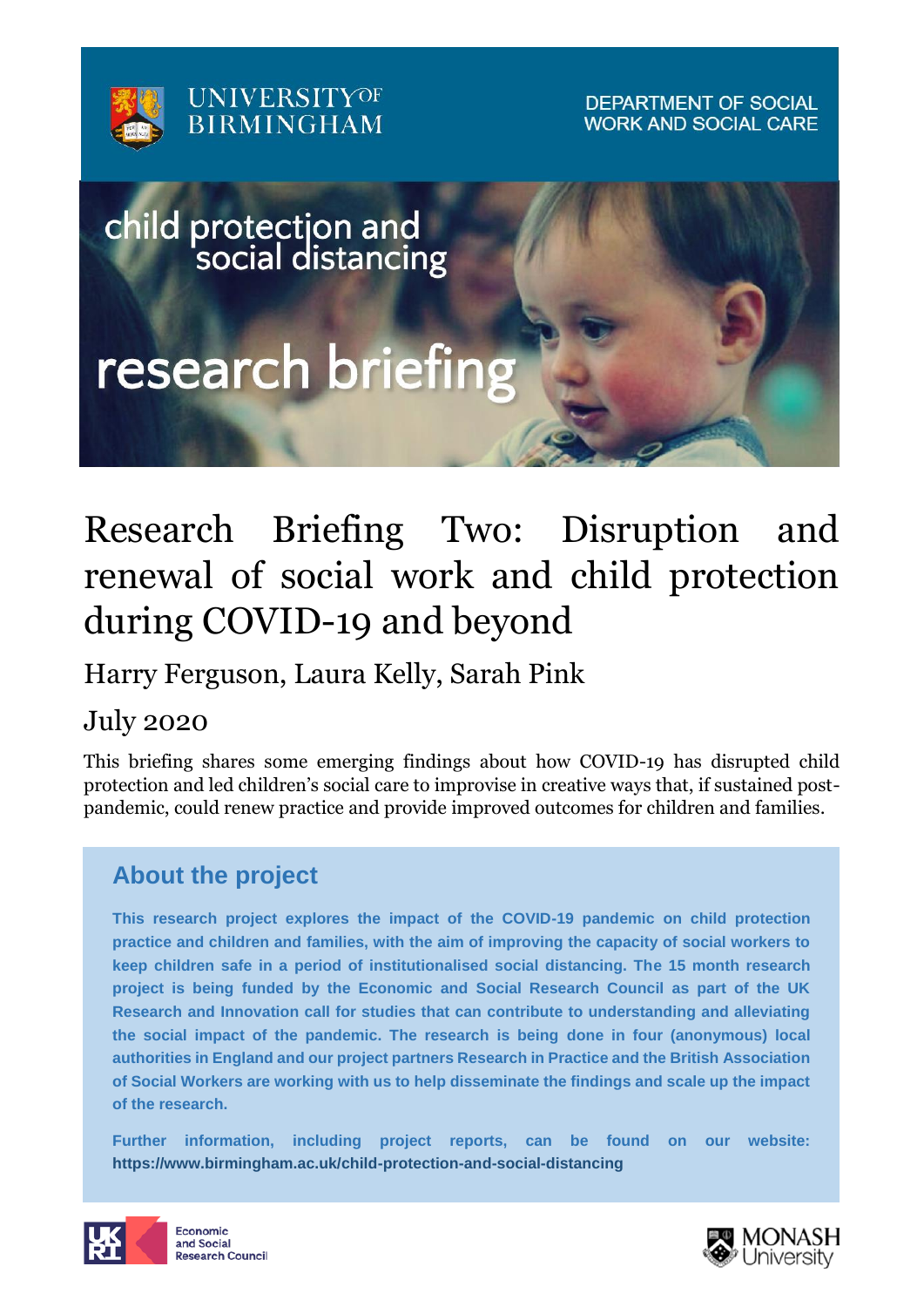

#### **Introduction**

Our data, gathered between April and July 2020, shows the complex practical and moral dilemmas social workers and their managers face in aspiring to best practice in helping children and families while social distancing. We have been following the same sample of social workers in four local authorities now for over three months, gathering their views and experiences of the impact of COVID-19 on their work. We have also begun interviewing parents in the same cases we are shadowing and discussing with practitioners.

As shown in an earlier [briefing,](https://www.birmingham.ac.uk/Documents/college-social-sciences/social-policy/publications/research-briefing-1-child-protection-risks-covid-accessible.pdf) our emerging findings suggest that having to socially distance from children and other family members makes it more challenging for practitioners to safeguard and be helpful. But acknowledging this does little to answer the vitally important question of what can and has been achieved, despite and because of restrictions to normal services? This briefing focuses on some of the emerging research findings concerning how COVID-19 disrupted child protection and has led children's social care to be innovative and to improvise in creative ways that, if sustained post-pandemic, could renew practice for the better and enhance the lives of children and families.

**The challenges of social distancing**



It is important to begin by placing creative responses to COVID-19 in the context of some of the challenges it has brought. Most social workers express a significant degree of pessimism about the effects of the pandemic and in particular social distancing on their work and certainly about what was achievable under full lockdown conditions.

**"And when we were on duty the other week, whereas we would have been out and see every single child during the duty week, we were often doing WhatsApp calls, and which doesn't give you the same sense of safety. On the ones we were really, really worried about we did visit and you know we had to wear PPE… however we weren't doing it to the same standard that we would have been doing it before."**

While social care staff have worked very hard at completing assessments and trying to 'progress' Children in Need and Child Protection Plans, this is generally not regarded as being as thorough and effective as traditional methods of being with children and families through home visiting and seeing children in schools, day care and family centres. The time physically spent with children and families is often shorter than traditional home visits and often hampered by the use of PPE. Social workers also regard the absence of other support and therapeutic services which stopped due to COVID-19 as pivotal to limiting the capacity to have impact and create change.

To protect workers and families from COVID-19, since the start of lockdown most safeguarding services for children and families went online. Meetings, like case conferences, that involve a range of professionals are still happening by telephone or video conferencing. Social workers are often positive about inter-professional meetings being conducted online, largely since this reduces travel time, makes scheduling more straightforward and improves attendance by the range of professionals. The success and fairness of virtual meetings like case conferences that parents are entitled to attend ultimately depends on whether they and other family members have access to digital devices and internet data that enable them to fully participate.

Court proceedings have been taking place virtually, and our early findings support other research that



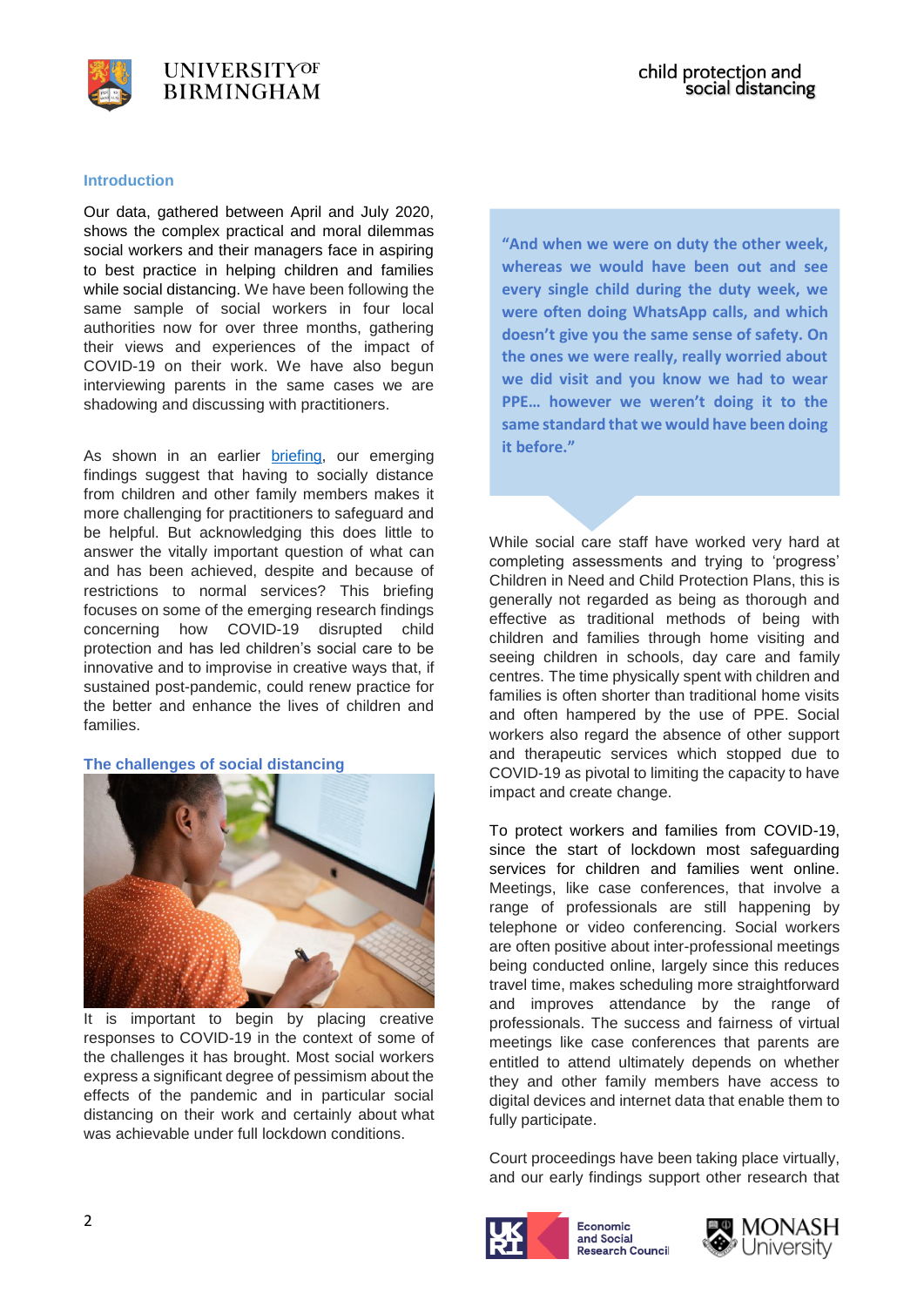

has expressed grave concerns about the limitations this places on the meaningful involvement of parents and other family in legal processes (Byrom, [2020\)](https://www.nuffieldfjo.org.uk/app/nuffield/files-module/local/documents/nfjo_remote_hearings_vulnerable%20groups_rapid%20review_20200506.pdf). As time has passed during lockdown, increasingly social workers report hybrid court arrangements, involving attendance in person in the courtroom by some participants. Similarly, family time for parents and children in care has been taking place virtually, and the absence of physical contact and being unable to play, hang out together and express love through touch is extremely painful for families - although as restrictions have been lifted some in person meet ups are now occurring in some local authority areas.

Social workers' narratives reveal the centrality to them of relationships that depend on human presence, where they can see the home as well as the children and family and sense the feelings of individuals and places, and use touch to provide comfort, play and enter the child's world.

#### **Humane social work**

Yet social distancing hasn't stopped social workers and family support workers from being relational and finding ways of being effective and achieving what might be called non-physical closeness to some families. In fact social workers generally have been having more contact with families and the welfare and support dimension of their work has increased.

As one social worker proudly put it, I am "definitely doing more supportive work than before". The circumstances of the pandemic and being locked down together intensified stresses for many families, including food poverty, resulting in social workers providing a lot more material help than previously.

**"So the support that we would provide seems to be a lot more intense. It is a lot more about meeting the basic care needs in terms of providing food, providing medication, because they haven't got the access to that."**

Getting help to these families has been easier and quicker because during lockdown the usual bureaucratic complexities of applying for vouchers to use food banks, for instance, have been

removed. As one worker said: "the number of like food bank referrals I have done has been the highest it has ever been and problems with like gas and electric have been numerous". This capacity to deliver food to families' doorsteps has helped with rapport-building, not least in situations where there was no prior relationship and the family came into the service after lockdown. Some social workers, especially in referral and assessment where new cases had dropped by up to a half, have had more time available to do this kind of work. Yet it is not just about the time available but due to a redefinition of role with greater emphasis on the caring, welfare, aspects. As another worker put it:

**"The welfare element is so strong at the moment – 'can you access food etc?' – drawing down on basic needs. It has removed some of the perceived power – 'oh, social care are here' – and humanised us as there to provide support, not just there to use power, but to work in partnership, what social work should be like. It's always there but it's the perceived power, no one wants to be seen as frightening due to their power."**



Some social workers have referred to this move towards more supportive, kinder practice – 'care' rather than 'control' - as a rekindling of values and approaches that have struggled to be used in recent decades due to the impact of bureaucracy and managerialism restricting the time available to see families, a struggle that is borne out by research [\(Broadhurst, 2010\)](https://doi.org/10.1093/bjsw/bcn162). As one practitioner put it, "I'm doing social work in a way it was done before there



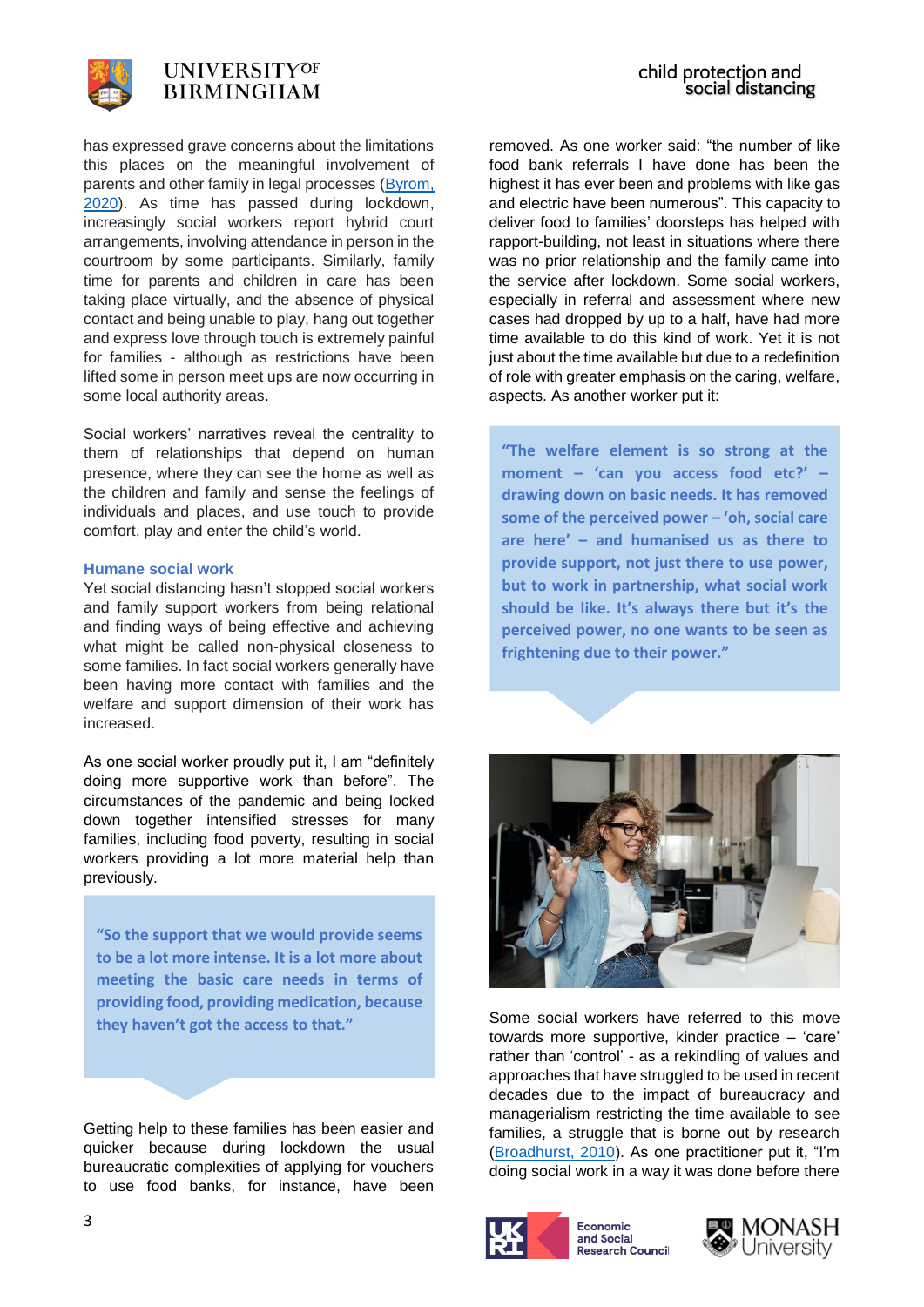

was the focus on paperwork". The pandemic has brought to the fore power relations and structural inequalities and opened up possibilities for a social model of child protection and an ethics of critical practice that tackles head on the effects of poverty, racism and other injustice [\(Featherstone et al, 2018;](https://policy.bristoluniversitypress.co.uk/protecting-children) [Keddell, 2020\)](https://ojs.victoria.ac.nz/pq/article/view/6455).

#### **Hybrid practice: Integrating face-to-face, digital and humane practice**

A striking feature of the development of practice since lockdown (23<sup>rd</sup> March 2020) is the integration of a variety of modes of communication and ways of relating. An example of casework that combined kindness, support and other innovative features of COVID-19 practice is the work a social worker we will call Sandra has done with the 'Williams' family. Sandra had adapted to COVID-19 and lockdown by seeing families in person, mostly on the doorstep or in gardens and on the screen, most commonly using WhatsApp video.



The Williams parents have had three children removed from them in the past. When lockdown began in March, Sandra had known them for five months and completed a pre-birth assessment. Her view was that "they are on top of their mental health now, have a good support network, and have detached from their risky families". The baby was born at the start of lockdown and over the subsequent three months Sandra spoke to the parents daily, either on the phone or by WhatsApp video call. She has visited them in person regularly, going into the house and using PPE and done a weekend visit twice. She wears the apron, gloves and mask: "I still maintain my distance in the flat, but I do come quite close-ish to the baby, I haven't held her yet, I'm a bit disappointed [she smiles, conveying how much she likes to get close to babies]". She will maintain a metre distance and when, for instance, she's having her nappy changed, "I get alongside to get eyes on but haven't

held her yet". Having had children removed from them in the past, the parents worry a lot that they will be perceived as not keeping to the child protection plan.

**"I think it's a good relationship, they will contact me a lot. Shortly after the birth they were using WhatsApp and sent me pictures, if they were unsure about anything they would text me. They did so at 10pm one night, they needed reassurance about the baby, to build that confidence. They are certainly reaching out and I now don't feel particularly anxious about their care of the baby, she's thriving, laid back, they are doing well. They texted me the other week and said they couldn't get formula milk, so last weekend I nipped to [name of shop] and got some and dropped it in on the Saturday. I am very aware of how families without cars and who are living in poverty don't have access to a range of shops. In normal times I would certainly have had a cuddle by now and would try and get her to have a look at me and follow my facial expressions, she does recognise my voice now and mum and dad say she does recognise me. Were it not for the pandemic I'd be a bit more hands on, I'm a natural hugger."**

This shows the use of a hybrid approach that combines telephone calls, video sessions with the family, the use of photos (WhatsApp) and in person encounters. Despite maintaining physical distancing the social worker's narrative suggests she has got emotionally close to the family and established a meaningful relationship with the baby and parents. While she cannot hold the baby physically, she is holding her and her parents in mind and this helps them to establish a trusting relationship that heals past traumas [\(Megele,](https://www.criticalpublishing.com/psychosocial-and-relationship-based-practice)  [2015\)](https://www.criticalpublishing.com/psychosocial-and-relationship-based-practice). This relationship based practice was having a positive impact and supporting the parents to develop and change. When the parents were both interviewed for the research their perspective was very similar to the social worker's. As the father explained:



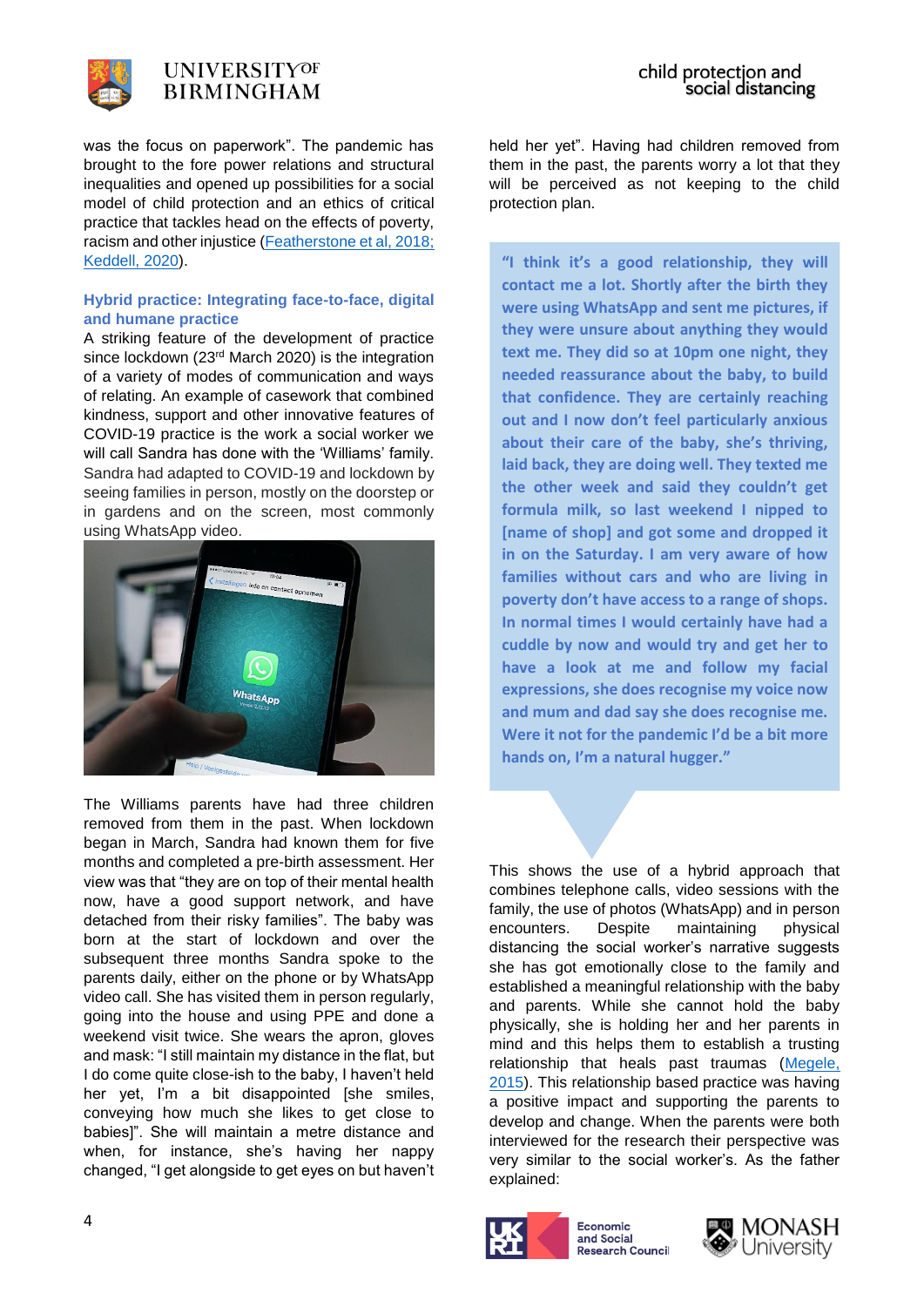

**"[Sandra] has been really supportive to me, she helps us to build our confidence. Because of what happened with the last three kids [being removed] we felt like we didn't parent right and she's given us confidence that we can parent. She would speak to us in a nice calm way and tell us how we are doing it and give us other options about how to do things. If we have any doubts she is always there at end of the phone to speak to. We have called her up once or twice, [the baby] was ill when first born and [Sandra] was the first person we called."**

While some parents we have interviewed feel that they have been treated unfairly or have had more negative experiences during the COVID-19 pandemic than previously, the story told here of humane social work is just one of several in our data.

#### **The changing use of time**

The Williams case-study also illustrates another emerging finding concerning the changing use of time during the pandemic. There is a general sense that time spent with children and families has reduced during lockdown in that in person home visits have been less frequent and shorter, in order to prevent transmission of the virus. However, the time that has been spent with families has often been in non-traditional ways and spread out more over a range of contacts, which take place through various formats. This again fits with the dramatic increase in the use of video and telephone audio communications and it has become quite common for families to be spoken to everyday. What we have seen is the emergence of shorter, frequent 'checkin' communications which are followed up with longer more substantial meetings. Practitioners have learned from greater use of digital platforms and email how to use time more efficiently. For instance, during lockdown workers emailed materials to families and then discussed it with them on video calls. Since returning to in person visits they have continued to email such material in advance and this has saved time that was previously spent with them reading while the worker

was there, thus being able to use the time they have together more efficiently and productively.

#### **Renegotiating power and rights**

Child protection work conventionally includes 'unannounced visits' which aim to see the children and how the family are living when they are not expecting to be seen. Some of these are still happening during the pandemic, but now social workers mostly ring the family from outside the house to assess the risk of the visit and whether any family members have COVID-19 symptoms. New requirements to assess risk and plan how visits can safely take place have created additional administrative tasks for social workers and their managers. However, it is also possible that this extra layer of communication around planned visits could help build more positive, negotiated relationships with families. One worker suggested:

**"Maybe for families they feel that they're a bit more respected because we ring up and we talk to them about the visit, whereas before, we would just ring up and say, 'oh we're coming round'. Whereas now we talk through what the visit is going to look like … all that. So whether in the future that might be a skill that we use, because whether that's made families feel more, that we're respectful of their space."**

#### **Beyond the interior of the home: Doorstep and Garden visits**

Entering family homes and seeing children there – usually in their bedrooms – was the taken for granted way most child protection work was done, pre-pandemic [\(Ferguson, 2016a;](https://doi.org/10.1111/cfs.12142) [Winter et al,](https://doi.org/10.1093/bjsw/bcw083)  [2017\)](https://doi.org/10.1093/bjsw/bcw083). While going into homes has continued where it is regarded as absolutely necessary, a key way that COVID-19 infection risks are being managed since lockdown is by children and parents being seen more often in other places by doing doorstep and garden visits, where a two metre gap is maintained. We have also been told of cases where social workers have observed children through windows or over garden walls.



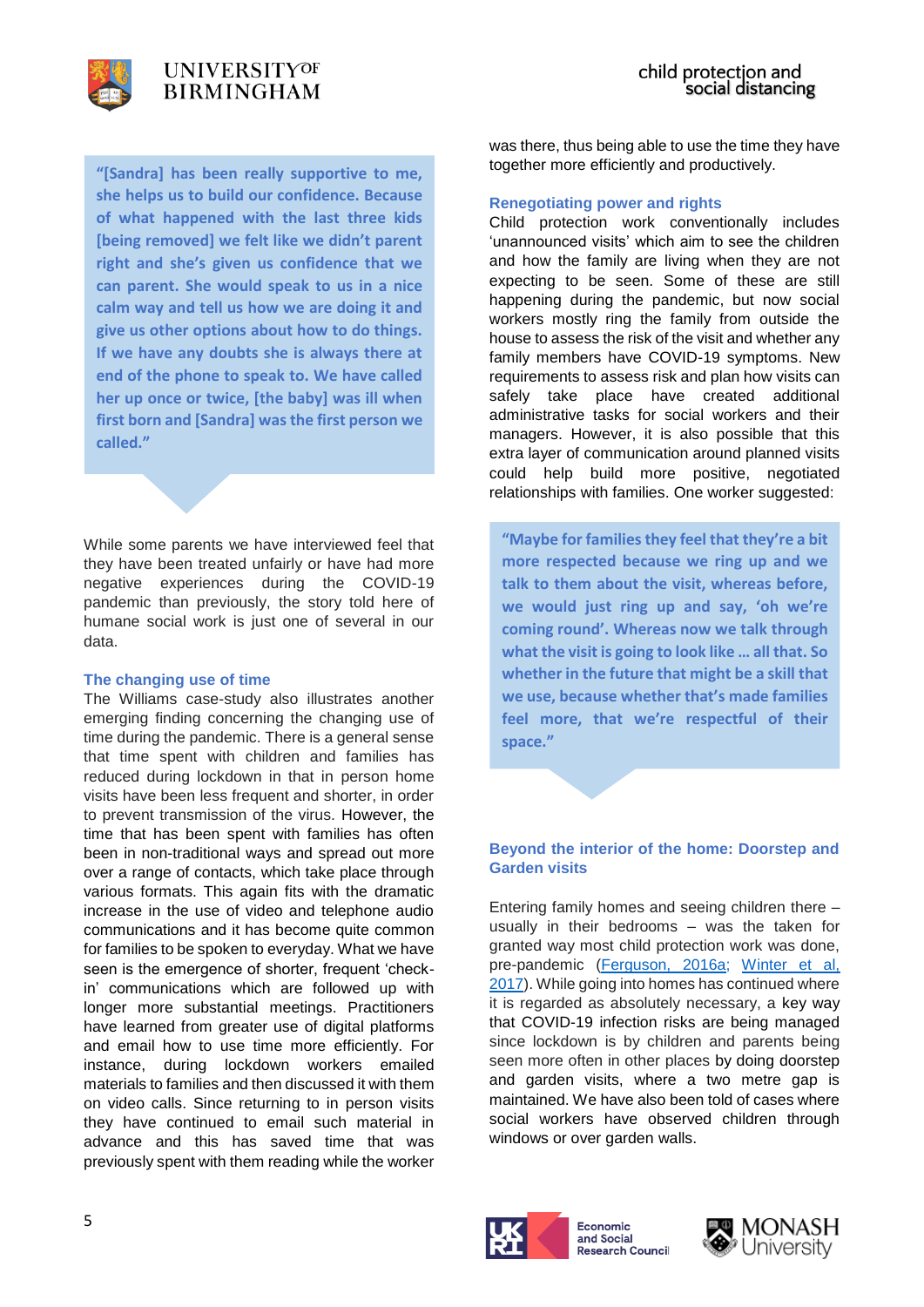

While such visits may reduce risk of infection, they present new concerns about privacy and confidentiality: as one worker told us: "as soon as you turn up for one it is like Piccadilly Circus, neighbours and delivery drivers and somebody has then decided to come and wash their car right next you or something".

Doorstep and garden visits are not always successful in achieving social distancing because young children run out the door or across the garden to be with the worker. However, our participants have experienced them as safer and more secure ways to achieve social distancing and avoid infection risks than going into the home. And some meaningful work has been possible in gardens. For instance, here is a social worker describing a garden visit on a hot day to see an 18 month old boy as part of an assessment regarding concerns about unsafe and neglectful parenting.

**"We arranged to have a session in the garden. There had been a lot of in-depth conversations on the phone and it's been difficult to assess and see them through a video because they are focusing on the video, not why you're there. We sat in the garden the entire time, mum, dad and the children. They have a gazebo which is set up at waist high to adults and it created maximum shade. I was sitting the other side of the path on the grass. A neighbour was in her garden with her children. The parents didn't offer me a chair and I was okay sitting on the grass. The parents sat on the grass, at least 2 metres away. The boy isn't walking independently and used a walker. He came close to me but didn't come close enough to touch me, he was cautious about me being there, and walking around picking flowers, giving his mum and dad cuddles. I had gloves on because I had to knock on the door, ring the bell, I had arranged that the parents would open door and I followed them through into the garden. I walked away from that visit feeling really confident and I got something I wouldn't have got from a video call."**



This typifies the public nature of garden visits, and how easily talk can be overheard means that their value often rests on observation, on what can be seen and felt about children and their relationships with family members. In addition, practitioners report achieving emotional closeness to children by being able to be more free and playful with them in gardens.

#### **Mobile practice**

There has also been another significant move away from the interior of the home being the primary and often only site where the family are seen. A consistent finding is that workers have gone on walks with young people and sometimes parents and used parks and other open spaces near family homes to walk, play or just be together in. When home visits are tense, using these other environments provides new opportunities for reflection and discussion. One worker told us how she and a co-worker arranged a 'walking visit' with a family whom they had been intensively supporting via telephone and video call during the lockdown period. They walked and spoke separately to a mother and her two teenage children in a "woody foresty area" near to the family home:

**"We found that with the young people … they felt more relaxed in that open space rather than sitting in a home and sitting in a living room and you're talking face-to-face with them. I think they felt more relaxed ... didn't feel so oppressed being in the home and the tensions that were in the home. They felt more relaxed being in that open space and they were able to share a lot more."**



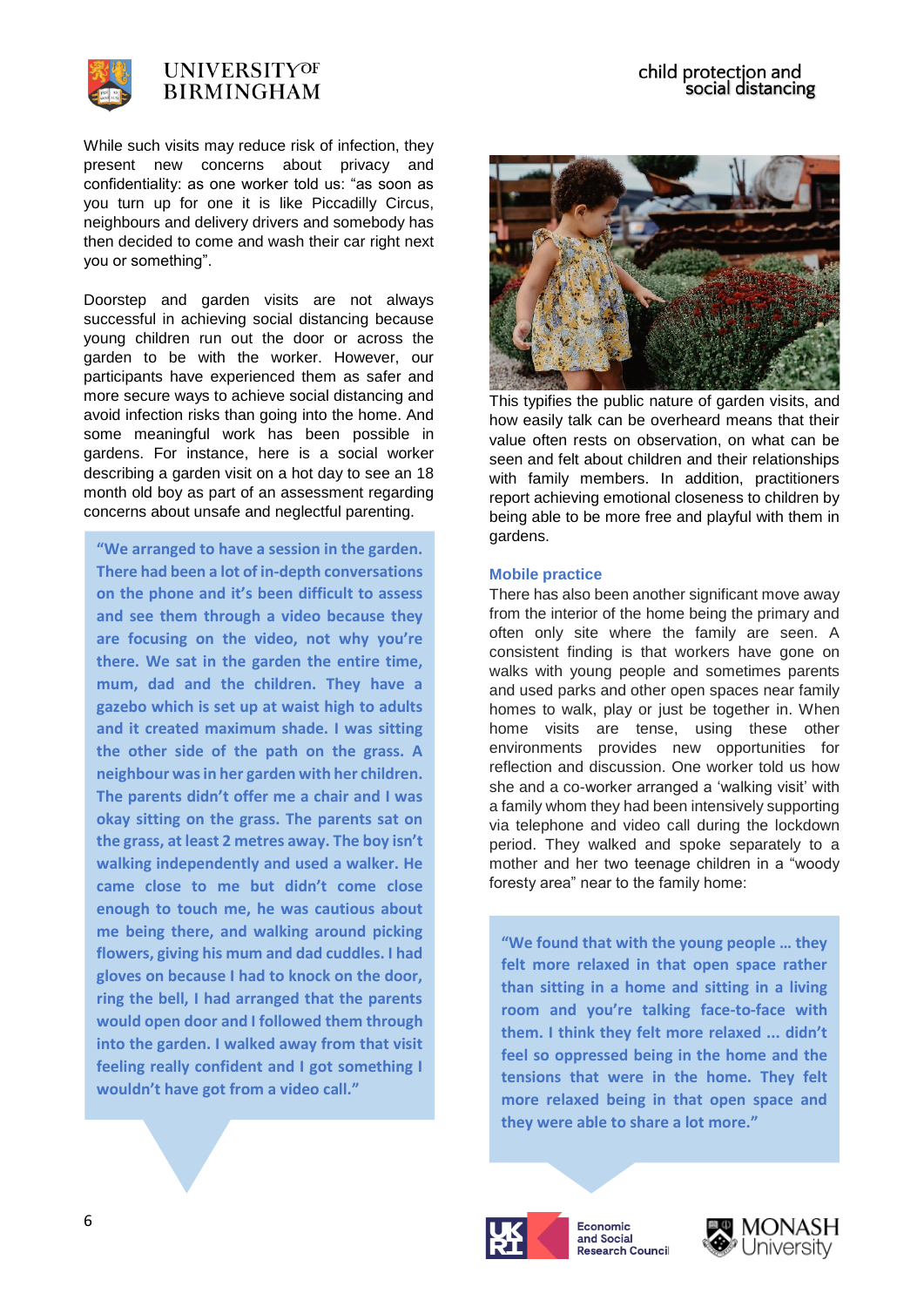



Walking alongside children and other family members is felt to offer a form of 'side-by-side' rather than 'face-to-face' communication that is highly productive, since service users often disclose more when on the move. Walking interviews appear to have similar dynamics and therapeutic effects to what occurs in cars [\(Ferguson, 2010\)](https://doi.org/10.1080/02650531003741553). In this case, the social worker suggested that walking with the mother allowed her to disclose her partner's coercive and controlling behaviour, which meant additional support intended to help those in oppressive relationships could be put in place.



It should be noted that some workers have felt frustrated by how the pandemic and lockdown has closed down spaces they previously would have used to relate to children and young people, such as having meals and drinks in cafes and playing pool. But generally workers have become more aware of how they can be more creative in using space and movement and that they can empower children and young people by allowing them to take the lead in choosing locations and routes. This manager suggested that the pandemic had helped

her team become more resourceful when planning work with children:

**"I think that this has helped them to see that they can be a little bit more resourceful. So taking kids out on bikes, taking kids out on a socially distancing picnic up at the field, just lots of different stuff where we're not so … because I think in an assessment team … we're so rushed with our assessments that we just like sometimes very quickly do direct work with children rather than quality. So I think that we took this opportunity to do some more quality work, direct work with children. And I think that's been really, really helpful."**

These are not entirely new ways of mobile working [\(Jeyasingham, 2018;](https://journals.sagepub.com/doi/full/10.1177/1473325016657867) [Ferguson, 2016b\)](https://doi.org/10.1080/23800127.2016.1247523), but their significance has increased during the pandemic.

#### **Conclusion**

In recent weeks, as lockdown restrictions have been eased, many local authorities have quite rapidly moved away from virtual casework and back to prioritising in person face-to-face encounters and home visits. As we will explore in future research briefings, this move is generally welcomed, although a number of practitioners also see an ongoing role for video calling and conferencing within child protection practice. It is important that the welfare approach, critical practice and creative, innovative ways of working that served many children and families well are reflected upon and, where possible, maintained as services emerge and develop post-lockdown. While some such work has been enabled by conditions that are unlikely to persist – such as reduced rates of referral to assessment teams – data collected during this period yield insights that have the potential to renew policy and practice over the longer-term and provide improved outcomes for children and families. We look forward to being able to share additional findings over the coming months.